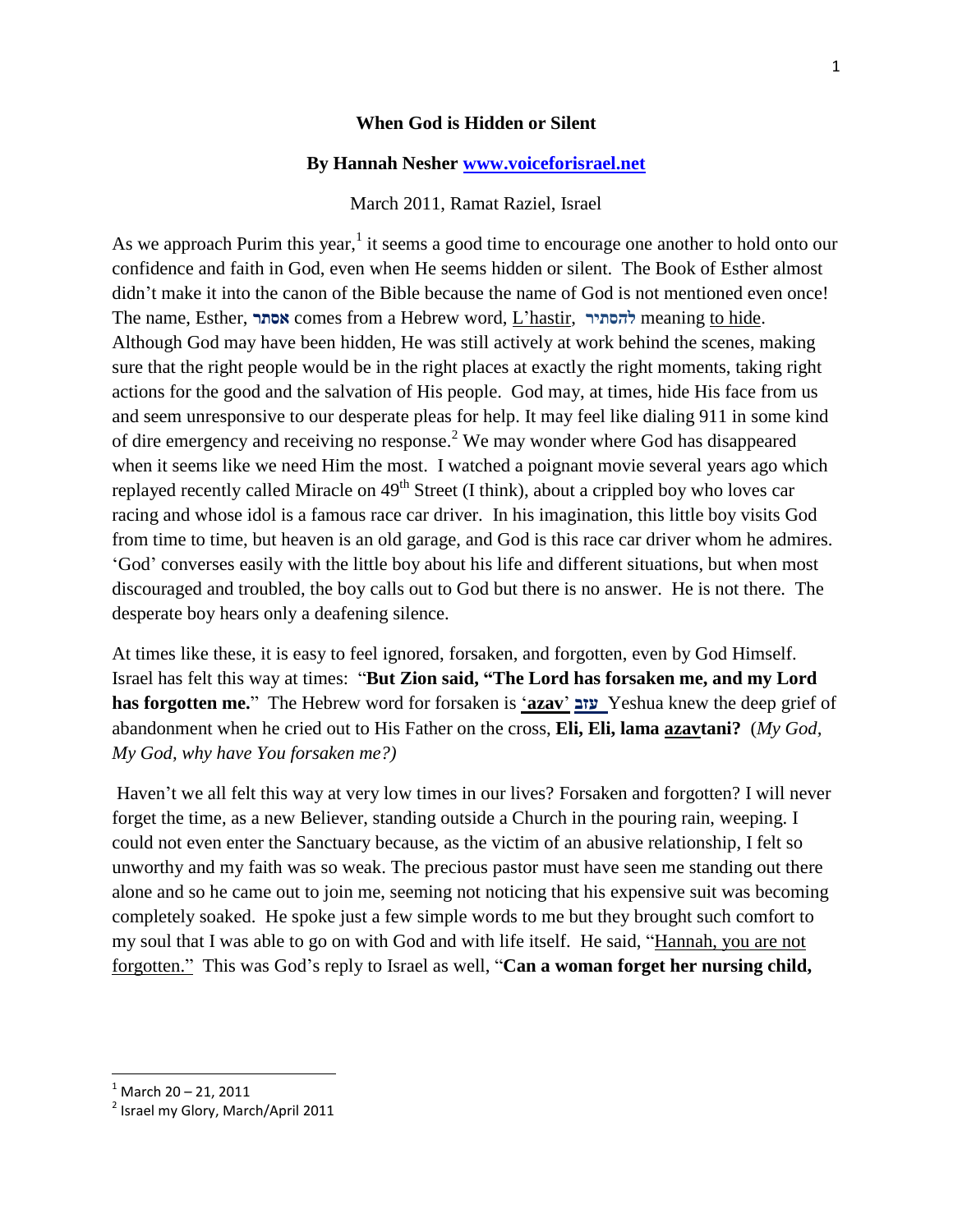## **and not have compassion on the son of her womb? Surely they may forget, yet I will not forget you. See, I have inscribed you on the palms of My hands**" 3

Recently, Merv and Merla Watson came to bless us with their gift of music at a gathering of Believers. I enjoyed all of their music, but when they sang this one song, I felt such a presence of the Holy Spirit. They simply sang, as the voice of God to us, "I will not forget you." As Merla dramatized the song with the tender movements of a mother holding and comforting her infant child against her shoulder, I began to weep and weep. When we hear of a tragedy like the one that just occurred in Itamar, where an assailant invades a Jewish home and brutally murders several members of the family in cold blood, including a three month old baby, lying with its mother, we cry out, "*God, where are You? Why have You forsaken us? Why do you allow our enemies to triumph over us?"* And yet all we hear in response is silence.

There are no easy answers here. King David also expressed his distress and anguish over God"s silence in Psalm 13, "**How long, O Lord? Will You forget me forever? How long will You hide (tastir) {תסתיר{Your face from me? …How long will my enemy be exalted over me?"** (Psalm 13:1-2) We may have been suffering through some kind of circumstance for such a prolonged period of time that we cry out like David, "*How long, O Lord….How long will I suffer from this affliction until I am healed? How long until my prodigal son gets off drugs and comes back to You? How long until I see some kind of breakthrough in my financial situation? In my marriage relationship?....* "It may seem like the enemy is getting the upper hand, but of this one thing we can be assured – God is at work behind the scenes and will cause all things to work out for our good – even those things that were meant for evil. There comes a time when we have to stand on the truth of God"s character – His goodness and faithfulness – and not on our feelings or current experience. We know that God is there. One of His names is Y"HVH SHAMAH. It simply means God is There. In order to please God, we must have faith that He exists, and is a rewarder of those who seek Him.

Sometimes it just seems like Yeshua is asleep in the boat right in the midst of a life-threatening storm, and we cry out, "Master, don"t you care that we are perishing?" Aha – here is the heart of the issue – "don"t you care?" This is what the enemy wants us to believe – that "*Okay, maybe God exists, but actually He doesn't really care about what you are going through. In fact, He doesn't care about you at all!*" But this is a lie! Satan is a liar and the father of lies. Maybe we had an earthly father who ignored us or didn't seem to care. Maybe when we grew up, we had a spouse who ignored us, didn"t want to listen to us, and didn"t seem to care when we were sick, upset, or in trouble. But this is not the nature of our loving, Heavenly Father. For God is love. And He deeply cares for us, His covenant children. "**Cast your burdens upon the Lord, for He cares for you."** (1 Peter 5:7) We don't need to figure everything out; we don't need all the answers to how this thing is going to work itself out or how we're going to solve every problem.

 $\overline{\phantom{a}}$ 

 $3$  Isaiah 49:14-16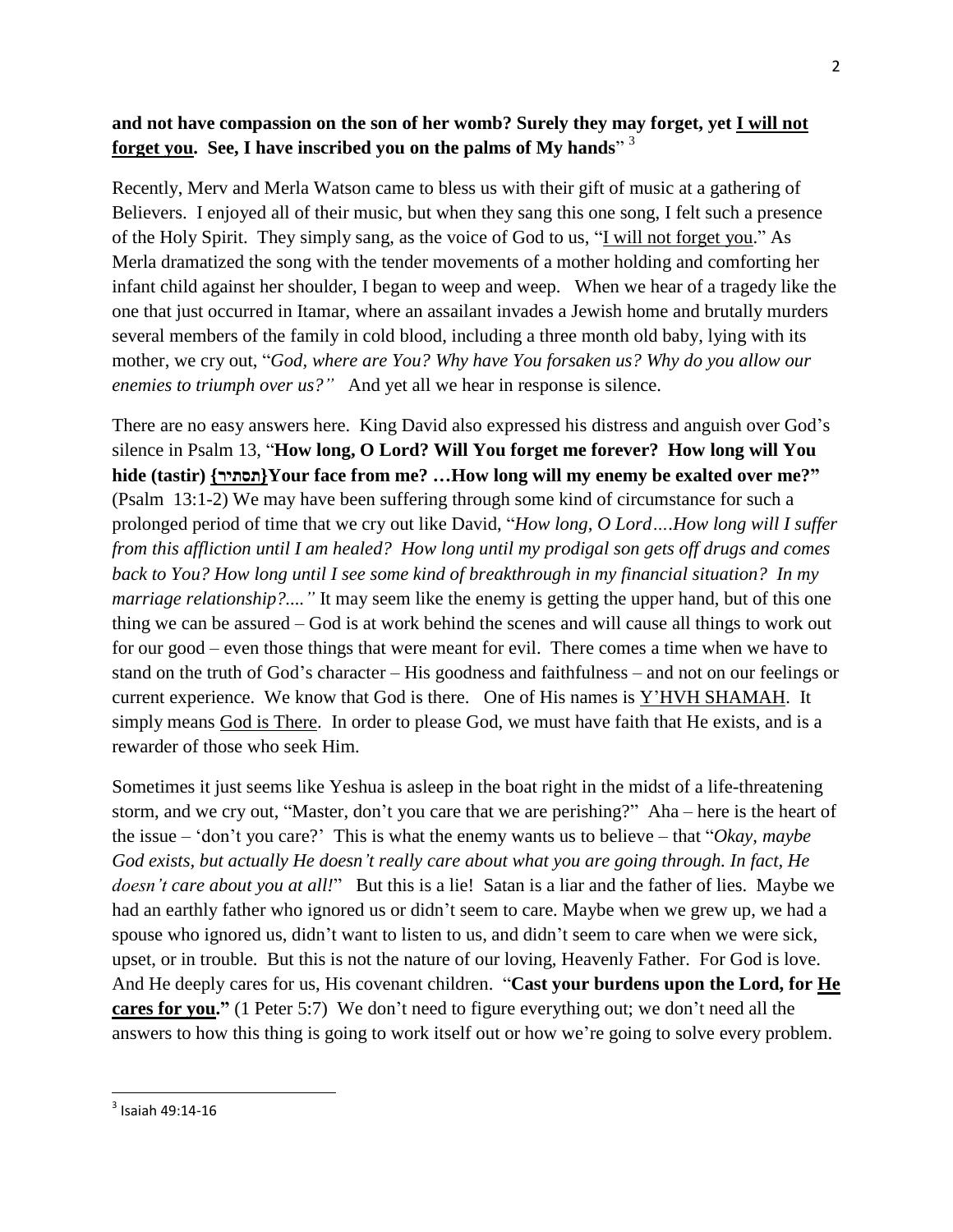We just need to rest in the knowledge that our Heavenly Father deeply loves and cares for us – even when He seems hidden like in the Book of Esther or silent in response to our cries.

After Yeshua had spoken peace (shalom) to the wind and waves, how did He respond to his frightened, panicked disciples? "Oh ye of little faith." Sometimes God just wants to see our faith at work in a storm when he is there but silent; He wants to see if we will panic and cower in fear or if we will stand in confidence knowing that God is in control. But sometimes God may test our faith in His silences. Often a teacher will work with her students for a period of time and then administer a test. Before and after the test, the teacher is willing to assist and help problem-solve, but during the actual test itself, the teacher is silent – even if the student is struggling or doesn"t know the answer to the problem. But the master is still there, still in charge, and still cares, just temporarily silent.

Not only does God care for us, but He delights in us! Sometimes I find it truly hard to believe that my Heavenly Father feels this way about me, but may God"s word be true and every man a liar! This is God"s word: "**It will no longer be said of you (f) anymore "Azuvah" (Forsaken),nor shall your land (Zion) any more be termed Desolate (Sh"mamah), but you shall be called Hephtzi-bah (My Delight is in her), and your land B"eulah (married), for the**  Lord delights in you and your land shall be married." (Isaiah 62:4-5) Yes, this promise is primarily for and about Zion and Israel. But as the Bride of the Messiah, God, as a Bridegroom, is also rejoicing over us. We are to give God no rest until He makes Jerusalem the praise of the earth. "**Say to the daughters of Zion, our salvation (Yeshua) is coming! And we shall be called Holy People, the Redeemed of the Lord, Sought Out, and not forsaken (azavah)."** 4

Just as Esther petitioned the King for the salvation of the Jewish people, may an Esther Church, covered in the blood of the Lamb, come boldly to the Throne of the King of Kings and Lord of Lords to plead for the salvation of His covenant people, Israel. This is not a time for the Church to remain silent. Perhaps God is silent because He wants His people to cry out to Him. These words that Mordechai spoke to Esther thousands of years ago, may be the Holy Spirit speaking to the Church today:

"So not think in your heart that you will escape in the king"s palace any more than all the other Jews. For if you remain completely silent at this time, relief and deliverance for the Jews will arise from another place, but you and your father"s house will perish. YET WHO KNOWS IF YOU HAVE COME TO THE KINGDOM FOR SUCH A TIME AS THIS?" (Esther 4:13-14)

The forces of Amalek that tried to bring forth their evil plans through one of their descendants, Haman, in ancient Persia (modern day Iran), are still at work today to bring about the destruction of Israel. God says He will be at war with Amalek forever, throughout all our generations. And if we are God"s servants, then we are all enlisted in this battle. These forces of darkness do not hate merely the Jews, but also Christians and everyone who will not bow their knee to their 'god'.

 $\overline{\phantom{a}}$ 

<sup>4</sup> Isa. 62:11-12